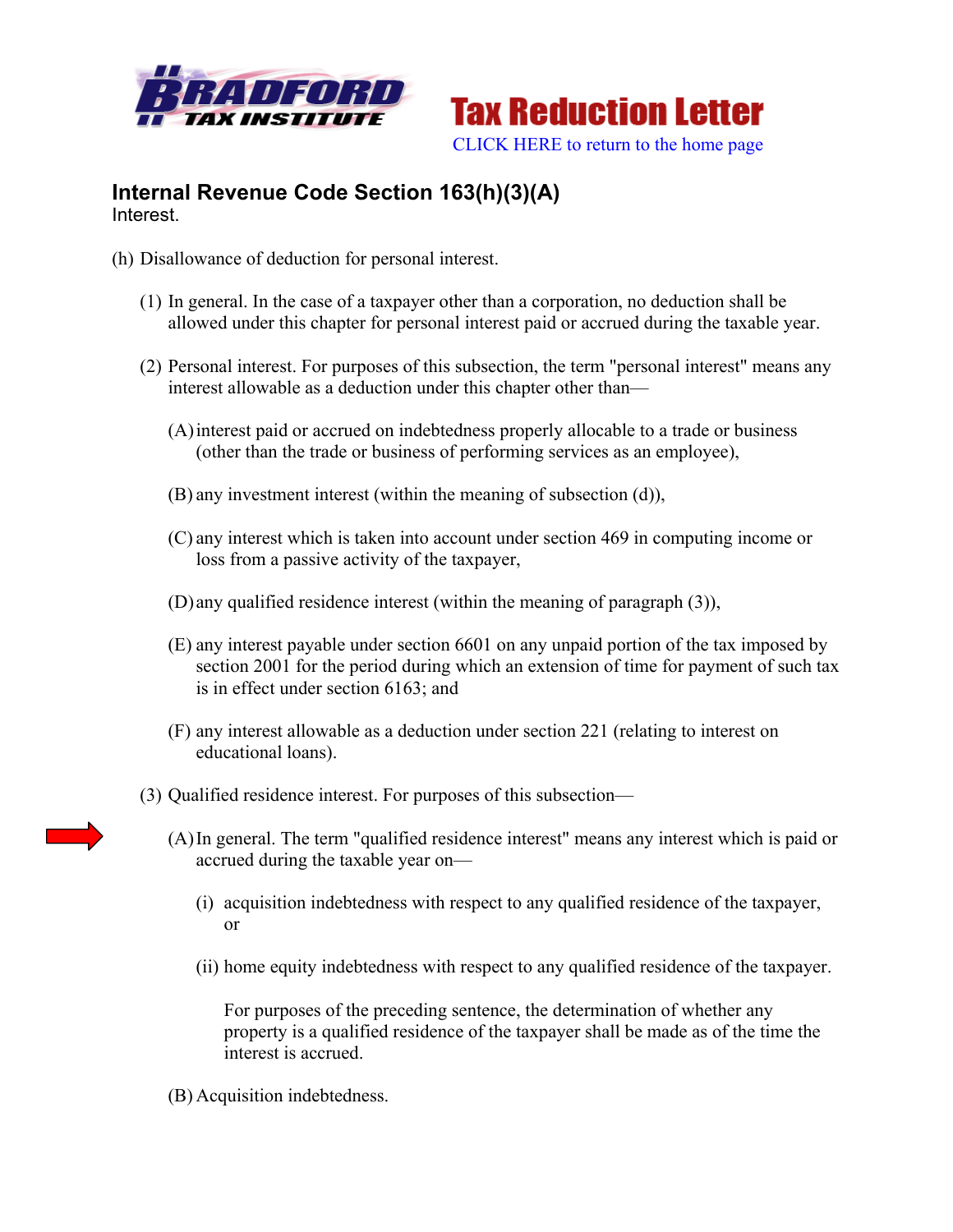- (i) In general. The term "acquisition indebtedness" means any indebtedness which—
	- (I) is incurred in acquiring, constructing, or substantially improving any qualified residence of the taxpayer, and
	- (II) is secured by such residence.

Such term also includes any indebtedness secured by such residence resulting from the refinancing of indebtedness meeting the requirements of the preceding sentence (or this sentence); but only to the extent the amount of the indebtedness resulting from such refinancing does not exceed the amount of the refinanced indebtedness.

- (ii) \$1,000,000 Limitation. The aggregate amount treated as acquisition indebtedness for any period shall not exceed \$1,000,000 (\$500,000 in the case of a married individual filing a separate return).
- (C) Home equity indebtedness.
	- (i) In general. The term "home equity indebtedness" means any indebtedness (other than acquisition indebtedness) secured by a qualified residence to the extent the aggregate amount of such indebtedness does not exceed—
		- (I) the fair market value of such qualified residence, reduced by
		- (II) the amount of acquisition indebtedness with respect to such residence.
	- (ii) Limitation. The aggregate amount treated as home equity indebtedness for any period shall not exceed \$100,000 (\$50,000 in the case of a separate return by a married individual).
- (D)Treatment of indebtedness incurred on or before October 13, 1987.
	- (i) In general. In the case of any pre-October 13, 1987, indebtedness—
		- (I) such indebtedness shall be treated as acquisition indebtedness, and
		- (II) the limitation of subparagraph (B)(ii) shall not apply.
	- (ii) Reduction in \$1,000,000 limitation. The limitation of subparagraph  $(B)(ii)$  shall be reduced (but not below zero) by the aggregate amount of outstanding pre-October 13, 1987, indebtedness.
	- (iii)Pre-October 13, 1987, indebtedness. The term "pre-October 13, 1987, indebtedness" means—
		- (I) any indebtedness which was incurred on or before October 13, 1987, and which was secured by a qualified residence on October 13, 1987, and at all times thereafter before the interest is paid or accrued, or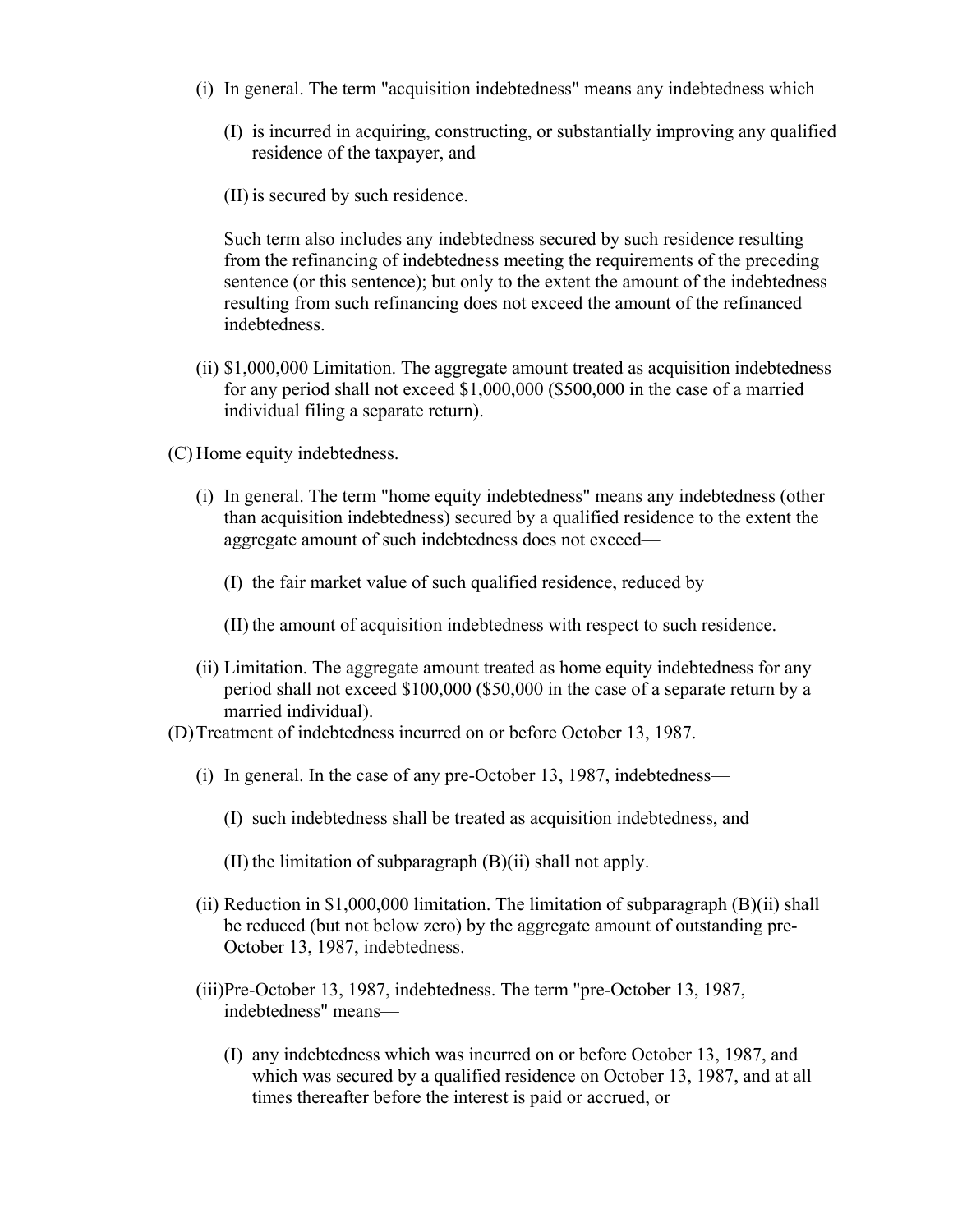- (II) any indebtedness which is secured by the qualified residence and was incurred after October 13, 1987, to refinance indebtedness described in subclause (I) (or refinanced indebtedness meeting the requirements of this subclause) to the extent (immediately after the refinancing) the principal amount of the indebtedness resulting from the refinancing does not exceed the principal amount of the refinanced indebtedness (immediately before the refinancing).
- (iv)Limitation on period of refinancing. Subclause (II) of clause (iii) shall not apply to any indebtedness after—
	- (I) the expiration of the term of the indebtedness described in clause (iii)(I), or
	- $(II)$  if the principal of the indebtedness described in clause  $(iii)(I)$  is not amortized over its term, the expiration of the term of the 1st refinancing of such indebtedness (or if earlier, the date which is 30 years after the date of such 1st refinancing).
- (E) Mortgage insurance premiums treated as interest.
	- (i) In general. Premiums paid or accrued for qualified mortgage insurance by a taxpayer during the taxable year in connection with acquisition indebtedness with respect to a qualified residence of the taxpayer shall be treated for purposes of this section as interest which is qualified residence interest.
	- (ii) Phaseout. The amount otherwise treated as interest under clause (i) shall be reduced (but not below zero) by 10 percent of such amount for each \$1,000 (\$500 in the case of a married individual filing a separate return) (or fraction thereof) that the taxpayer's adjusted gross income for the taxable year exceeds \$100,000 (\$50,000 in the case of a married individual filing a separate return).
	- (iii)Limitation. Clause (i) shall not apply with respect to any mortgage insurance contracts issued before January 1, 2007.
	- (iv)Termination. Clause (i) shall not apply to amounts—
		- (I) paid or accrued after December 31, 2010, or
		- (II) properly allocable to any period after such date.
- (4) Other definitions and special rules. For purposes of this subsection—

(A)Qualified residence.

- (i) In general. The term "qualified residence" means--
	- (I) the principal residence (within the meaning of section 121) of the taxpayer, and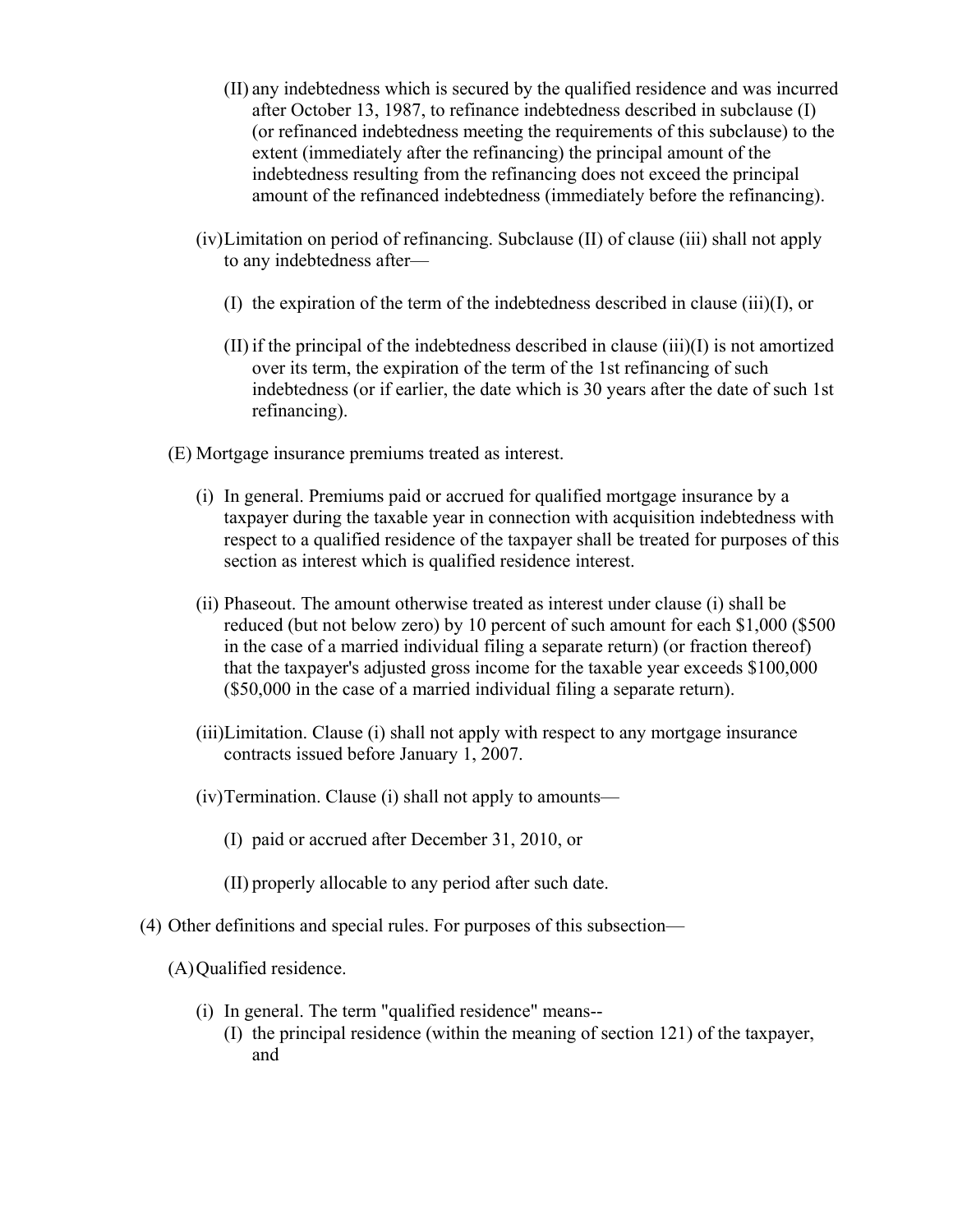- (II) 1 other residence of the taxpayer which is selected by the taxpayer for purposes of this subsection for the taxable year and which is used by the taxpayer as a residence (within the meaning of section  $280A(d)(1)$ ).
- (ii) Married individuals filing separate returns. If a married couple does not file a joint return for the taxable year—
	- (I) such couple shall be treated as 1 taxpayer for purposes of clause (i), and
	- (II) each individual shall be entitled to take into account 1 residence unless both individuals consent in writing to 1 individual taking into account the principal residence and 1 other residence.
- $(iii)$ Residence not rented. For purposes of clause  $(i)(II)$ , notwithstanding section  $280A(d)(1)$ , if the taxpayer does not rent a dwelling unit at any time during a taxable year, such unit may be treated as a residence for such taxable year.
- (B) Special rule for cooperative housing corporations. Any indebtedness secured by stock held by the taxpayer as a tenant-stockholder (as defined in section 216) in a cooperative housing corporation (as so defined) shall be treated as secured by the house or apartment which the taxpayer is entitled to occupy as such a tenantstockholder. If stock described in the preceding sentence may not be used to secure indebtedness, indebtedness shall be treated as so secured if the taxpayer establishes to the satisfaction of the Secretary that such indebtedness was incurred to acquire such stock.
- (C) Unenforceable security interests. Indebtedness shall not fail to be treated as secured by any property solely because, under any applicable State or local homestead or other debtor protection law in effect on August 16, 1986, the security interest is ineffective or the enforceability of the security interest is restricted.
- (D)Special rules for estates and trusts. For purposes of determining whether any interest paid or accrued by an estate or trust is qualified residence interest, any residence held by such estate or trust shall be treated as a qualified residence of such estate or trust if such estate or trust establishes that such residence is a qualified residence of a beneficiary who has a present interest in such estate or trust or an interest in the residuary of such estate or trust.
- (E) Qualified mortgage insurance. The term "qualified mortgage insurance" means—
	- (i) mortgage insurance provided by the Veterans Administration, the Federal Housing Administration, or the Rural Housing Administration, and
	- (ii) private mortgage insurance (as defined by section 2 of the Homeowners Protection Act of 1998 (12 U.S.C. 4901), as in effect on the date of the enactment of this subparagraph).
- (F) Special rules for prepaid qualified mortgage insurance. Any amount paid by the taxpayer for qualified mortgage insurance that is properly allocable to any mortgage